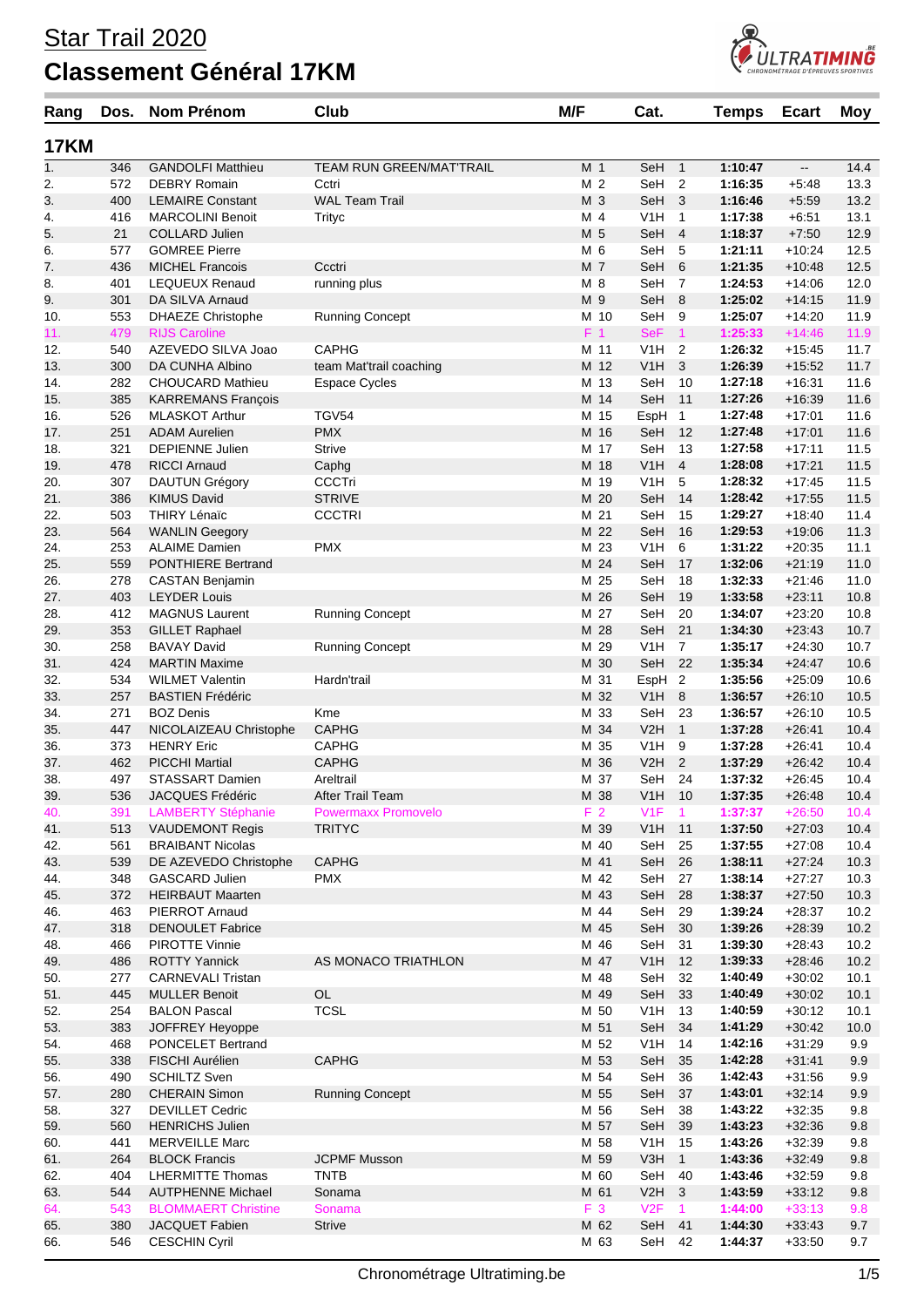

| Rang         | Dos.       | Nom Prénom                                         | Club                                  | M/F |                 | Cat.                           |                      | Temps              | <b>Ecart</b>         | Moy        |
|--------------|------------|----------------------------------------------------|---------------------------------------|-----|-----------------|--------------------------------|----------------------|--------------------|----------------------|------------|
| 67.          | 397        | <b>LECLERE Xavier</b>                              | Arel trail                            |     | M 64            | SeH                            | 43                   | 1:44:54            | $+34:07$             | 9.7        |
| 68.          | 324        | <b>DESQUESNES Vincent</b>                          |                                       |     | M 65            | V <sub>1</sub> H               | 16                   | 1:45:10            | $+34:23$             | 9.6        |
| 69.          | 335        | <b>EISCHEN Olivier</b>                             |                                       |     | M 66            | V2H                            | 4                    | 1:45:16            | $+34.29$             | 9.6        |
| 70.          | 410        | <b>LOUVIAUX Cindy</b>                              | <b>Challenge l'avenir Verviers</b>    |     | $F$ 4           | V1F                            | $\overline{2}$       | 1:45:19            | $+34:32$             | 9.6        |
| 71.          | 415        | <b>MARCHAL Kevin</b>                               | <b>Batifer</b>                        |     | M 67            | V1H                            | 17                   | 1:45:23            | $+34:36$             | 9.6        |
| 72.          | 492<br>427 | <b>SCHWEIG Jeremy</b><br>MATHIAS Adrien            |                                       |     | M 68<br>M 69    | SeH<br>JuH                     | 44<br>$\mathbf{1}$   | 1:45:37<br>1:45:42 | $+34:50$<br>$+34:55$ | 9.6<br>9.6 |
| 73.<br>74.   | 558        | PONTHIERE Jean                                     |                                       |     | M 70            | V3H                            | 2                    | 1:46:01            | $+35:14$             | 9.6        |
| 75.          | 440        | <b>MOCQUARD Pascal</b>                             | <b>CAPHG</b>                          |     | M 71            | V2H                            | 5                    | 1:46:47            | $+36:00$             | 9.5        |
| 76.          | 339        | <b>FORT Edouard</b>                                |                                       |     | M 72            | SeH                            | 45                   | 1:46:55            | $+36:08$             | 9.5        |
| 77.          | 328        | <b>DEVILLET Tristant</b>                           |                                       |     | M 73            | SeH                            | 46                   | 1:47:09            | $+36:22$             | 9.5        |
| 78.          | 521        | <b>WINKIN Didier</b>                               | Trail'In Bastogne                     |     | M 74            | V2H                            | 6                    | 1:47:17            | $+36:30$             | 9.5        |
| 79.          | 500        | <b>THEISSE Guy</b>                                 | X3M Mersch                            |     | M 75            | V1H                            | 18                   | 1:47:30            | $+36:43$             | 9.4        |
| 80.          | 532        | <b>MICHAUX Wivine</b>                              | Hardn'trail                           |     | F 5             | <b>SeF</b>                     | $\overline{2}$       | 1:48:12            | $+37:25$             | 9.4        |
| 81.          | 555        | <b>LALOY Julien</b>                                |                                       |     | M 76            | SeH                            | 47                   | 1:48:39            | $+37:52$             | 9.3        |
| 82.<br>83.   | 298<br>426 | <b>CUVELIER Paul</b><br><b>MATHELOT Corentin</b>   | Caeg                                  |     | M 77<br>M 78    | SeH<br>SeH                     | 48<br>49             | 1:49:27<br>1:50:05 | $+38:40$<br>$+39:18$ | 9.3<br>9.2 |
| 84.          | 510        | VAN DEN BROUCKE Olivier CO3 Léglise                |                                       |     | M 79            | SeH                            | 50                   | 1:50:24            | $+39:37$             | 9.2        |
| 85.          | 444        | <b>MOUTON Richard</b>                              |                                       |     | M 80            | V1H                            | 19                   | 1:50:35            | $+39:48$             | 9.2        |
| 86.          | 355        | <b>GLAUDE Lionel</b>                               |                                       |     | M 81            | SeH                            | 51                   | 1:50:36            | $+39.49$             | 9.2        |
| 87.          | 388        | <b>LABORNE David</b>                               | <b>TNTB</b>                           |     | M 82            | V <sub>1</sub> H               | 20                   | 1:51:03            | $+40:16$             | 9.1        |
| 88.          | 389        | <b>LABORNE François</b>                            |                                       |     | M 83            | SeH                            | 52                   | 1:51:04            | $+40:17$             | 9.1        |
| 89.          | 30         | CRÉLOT Julien                                      | Tc Saint-Léger                        |     | M 84            | V1H                            | 21                   | 1:51:04            | $+40:17$             | 9.1        |
| 90.          | 143        | <b>RONGVAUX Julie</b>                              | <b>Tc Saint-Léger</b>                 |     | F 6             | <b>SeF</b>                     | 3                    | 1:51:05            | $+40:18$             | 9.1        |
| 91.          | 528        | <b>PERL Simon</b>                                  |                                       |     | M 85            | SeH                            | 53                   | 1:51:22            | $+40.35$             | 9.1        |
| 92.<br>93.   | 329<br>413 | <b>DEWEZ Didier</b><br><b>MAISSIN Bruno</b>        |                                       |     | M 86<br>M 87    | V1H<br>V1H                     | 22<br>23             | 1:51:35<br>1:51:41 | $+40:48$<br>$+40:54$ | 9.1<br>9.1 |
| 94.          | 496        | SIMON Joly                                         |                                       |     | M 88            | V1H                            | 24                   | 1:51:48            | $+41:01$             | 9.1        |
| 95.          | 283        | <b>CHRISTOPHER Georgeson</b>                       |                                       |     | M 89            | V <sub>1</sub> H               | 25                   | 1:51:48            | $+41:01$             | 9.1        |
| 96.          | 341        | <b>GABRIELLI Audrey</b>                            | <b>CAPHG</b>                          |     | F 7             | V1F                            | 3                    | 1:51:48            | $+41:01$             | 9.1        |
| 97.          | 535        | <b>THIRION Charles-Emmanuel</b>                    |                                       |     | M 90            | SeH                            | 54                   | 1:51:50            | $+41:03$             | 9.1        |
| 98.          | 573        | <b>WAVREILLE Gregory</b>                           |                                       |     | M 91            | SeH                            | 55                   | 1:52:05            | $+41:18$             | 9.1        |
| 99.          | 542        | <b>ROBERT Nicolas</b>                              | Pmx                                   |     | M 92            | SeH                            | 56                   | 1:52:07            | $+41:20$             | 9.0        |
| 100.         | 567        | <b>ROISEUX Karen</b>                               |                                       |     | F 8             | <b>SeF</b>                     | 4                    | 1:52:51            | $+42:04$             | 9.0        |
| 101.         | 537        | <b>HENNETIER Maxime</b>                            |                                       |     | M 93            | SeH                            | 57                   | 1:52:52            | $+42:05$             | 9.0        |
| 102.<br>103. | 563<br>531 | <b>CAILTEUX Guillaume</b><br><b>SPORTELLI Mino</b> |                                       |     | M 94<br>M 95    | EspH<br>SeH                    | $\mathbf{3}$<br>58   | 1:52:54<br>1:53:49 | $+42:07$<br>$+43:02$ | 9.0<br>8.9 |
| 104.         | 323        | <b>DESENCLOS Stephane</b>                          |                                       |     | M 96            | V <sub>1</sub> H               | 26                   | 1:53:56            | $+43:09$             | 8.9        |
| 105.         | 411        | <b>LUFFIN Didier</b>                               | <b>PMX</b>                            |     | M 97            | V2H                            | $\overline{7}$       | 1:54:41            | $+43:54$             | 8.8        |
| 106.         | 53         | <b>EPPE Florian</b>                                |                                       |     | M 98            | SeH                            | 59                   | 1:54:58            | $+44:11$             | 8.8        |
| 107.         | 469        | <b>PONCELET Pierre</b>                             |                                       |     | M 99            | SeH 60                         |                      | 1:55:05            | $+44:18$             | $8.8\,$    |
| 108.         | 396        | <b>LEBAILLY Francois</b>                           |                                       |     | M 100           | SeH                            | 61                   | 1:55:21            | $+44:34$             | 8.8        |
| 109.         | 289        | COLLOTTE Sébastien                                 |                                       |     | M 101           | SeH                            | 62                   | 1:55:53            | $+45:06$             | $8.8\,$    |
| 110.         | 574        | <b>BERHIN David</b>                                |                                       |     | M 102           | V <sub>2</sub> H               | 8                    | 1:56:16            | $+45:29$             | 8.7        |
| 111.<br>112. | 545<br>347 | <b>ROYEN Bruno</b><br><b>GARSOU Marie-Eve</b>      | <b>Biotrail</b>                       |     | M 103<br>F 9    | V <sub>1</sub> H<br><b>SeF</b> | 27<br>5              | 1:56:21<br>1:56:24 | $+45:34$<br>$+45:37$ | 8.7<br>8.7 |
| 113.         | 488        | <b>SCAILLET Severine</b>                           | <b>Running Concept</b>                |     | $F$ 10          | V1F                            | $\overline{4}$       | 1:57:14            | $+46:27$             | 8.7        |
| 114.         | 311        | <b>DEGAND Eric</b>                                 |                                       |     | M 104           | V3H                            | 3                    | 1:57:20            | $+46:33$             | 8.6        |
| 115.         | 485        | RONGVAUX Bernard                                   | sportif sur le tard.com               |     | M 105           | V3H                            | $\overline{4}$       | 1:57:21            | $+46:34$             | 8.6        |
| 116.         | 374        | <b>HINQUE Arnaud</b>                               |                                       |     | M 106           | SeH                            | 63                   | 1:57:21            | $+46.34$             | 8.6        |
| 117.         | 358        | <b>GODFROID Thomas</b>                             |                                       |     | M 107           | SeH                            | 64                   | 1:57:58            | $+47.11$             | 8.6        |
| 118.         | 437        | <b>MICHEL Vincent</b>                              | $\prime$                              |     | M 108           | SeH                            | 65                   | 1:58:08            | $+47:21$             | 8.6        |
| 119.         | 304        | <b>DARDAR Stéphanie</b>                            | <b>Running Concept</b>                |     | F 11            | V1F                            | $5\overline{5}$      | 1:58:12            | $+47:25$             | 8.6        |
| 120.         | 429        | <b>MAURY Fanny</b>                                 | <b>JCPMF Musson</b>                   |     | F <sub>12</sub> | <b>SeF</b>                     | 6                    | 1:58:13            | $+47:26$             | 8.6        |
| 121.<br>122. | 390<br>533 | <b>LALANDE Géraldine</b><br><b>BARTHAUX Benoît</b> | <b>JCPMF Musson</b><br>Trail un Gaume |     | F 13<br>M 109   | <b>SeF</b><br>SeH              | $\overline{7}$<br>66 | 1:58:13<br>1:58:14 | $+47:26$<br>$+47:27$ | 8.6<br>8.6 |
| 123.         | 256        | <b>BARTHAUX Sébastien</b>                          |                                       |     | M 110           | SeH                            | 67                   | 1:58:15            | $+47:28$             | 8.6        |
| 124.         | 296        | <b>CROCHET Erwann</b>                              | RunningConcept                        |     | M 111           | SeH                            | 68                   | 1:58:24            | $+47:37$             | 8.6        |
| 125.         | 439        | <b>MINSIER Yves</b>                                | <b>RCCA LES FOSSES</b>                |     | M 112           | V <sub>1</sub> H               | 28                   | 1:58:33            | $+47:46$             | 8.6        |
| 126.         | 509        | VAN DE WIELE Bruno                                 | <b>RCCA Les Fossés</b>                |     | M 113           | V <sub>1</sub> H               | 29                   | 1:58:34            | $+47:47$             | 8.6        |
| 127.         | 458        | PERSICO Jori                                       |                                       |     | M 114           | SeH                            | 69                   | 1:58:35            | $+47:48$             | 8.6        |
| 128.         | 333        | DUSSELDORF Stéphane                                |                                       |     | M 115           | SeH                            | 70                   | 1:58:36            | $+47:49$             | 8.6        |
| 129.         | 409        | LOUETTE Simon                                      |                                       |     | M 116           | EspH 4                         |                      | 1:58:41            | $+47:54$             | 8.5        |
| 130.         | 394        | <b>LANCELON Emilie</b>                             |                                       |     | F 14            | <b>EspF</b>                    | $\overline{1}$       | 1:58:58            | $+48:11$             | 8.5        |
| 131.<br>132. | 529<br>452 | <b>PERL Sophie</b><br><b>NORMANDIN Christine</b>   | <b>Tri-Sport Saar Hochwald</b>        |     | F 15<br>F 16    | V1F<br><b>SeF</b>              | 6<br>8               | 1:59:06<br>1:59:24 | $+48:19$<br>$+48:37$ | 8.5<br>8.5 |
| 133.         | 576        | <b>BOURGUIGNON Arnaud</b>                          | Décathlon Arlon                       |     | M 117           | V1H                            | 30                   | 1:59:30            | $+48:43$             | 8.5        |
| 134.         | 502        | <b>THIERY Nathalie</b>                             |                                       |     | F 17            | V <sub>1</sub> F               | $\overline{7}$       | 2:00:31            | $+49:44$             | 8.4        |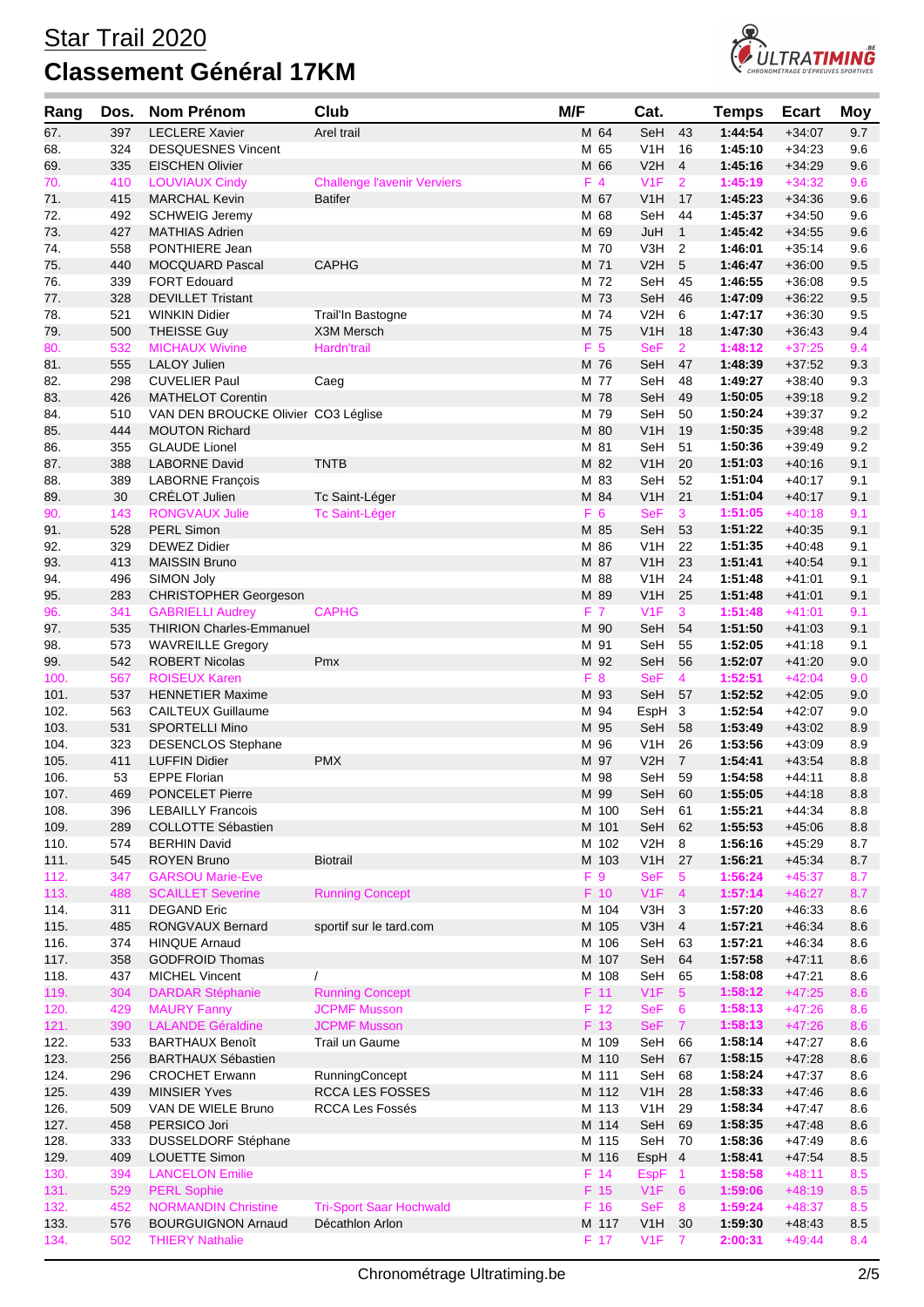

| Rang         | Dos.       | Nom Prénom                                                | <b>Club</b>                        | M/F |                          | Cat.                    |                | Temps              | <b>Ecart</b>         | <b>Moy</b>   |
|--------------|------------|-----------------------------------------------------------|------------------------------------|-----|--------------------------|-------------------------|----------------|--------------------|----------------------|--------------|
| 135.         | 569        | <b>JOANNES Didier</b>                                     | Damp                               |     | M 118                    | V1H                     | 31             | 2:00:37            | $+49:50$             | 8.4          |
| 136.         | 428        | <b>MAUER Geoffrey</b>                                     |                                    |     | M 119                    | SeH                     | 71             | 2:01:51            | $+51:04$             | 8.3          |
| 137.         | 272        | <b>BRANDOLINI Stephane</b>                                |                                    |     | M 120                    | V <sub>1</sub> H        | 32             | 2:02:13            | $+51:26$             | 8.3          |
| 138.         | 326        | <b>DETERME Yannick</b>                                    | <b>JCPMF Musson</b>                |     | M 121                    | V1H                     | 33             | 2:03:14            | $+52:27$             | 8.2          |
| 139.         | 376        | <b>HUTTING Rénald</b>                                     | Trail in Gaume                     |     | M 122                    | V1H                     | 34             | 2:03:24            | $+52:37$             | 8.2          |
| 140.         | 330        | <b>DIDIER Laurent</b>                                     | <b>JCPMF Musson</b>                |     | M 123                    | V <sub>2</sub> H        | 9              | 2:03:29            | $+52.42$             | 8.2          |
| 141.         | 275        | <b>BRIQUEMONT Patricia</b>                                |                                    |     | F 18                     | V2F                     | $\overline{2}$ | 2:03:35            | $+52:48$             | 8.2          |
| 142.         | 443        | <b>MORTIER Angel</b>                                      | Nicotorun                          |     | F 19                     | <b>SeF</b>              | 9              | 2:04:19            | $+53:32$             | 8.2          |
| 143.         | 514        | <b>VIKTOR Budín</b>                                       |                                    |     | M 124                    | V2H                     | 10             | 2:04:21            | $+53.34$             | 8.2          |
| 144.         | 460        | PHILIPPE Benoit                                           | Dream Team Forever                 |     | M 125                    | V1H                     | 35             | 2:04:33            | $+53:46$             | 8.1          |
| 145.         | 279        | <b>CAVELIUS Matthieu</b>                                  | Dream Team Forever                 |     | M 126                    | V <sub>1</sub> H        | 36             | 2:04:33            | $+53.46$             | 8.1          |
| 146.<br>147. | 263<br>252 | <b>BERTIC Fabien</b><br><b>ADNET Frederic</b>             | Dream Team Forever<br>Triathlon O3 |     | M 127<br>M 128           | V1H<br>V2H              | 37<br>11       | 2:04:33<br>2:05:52 | $+53:46$<br>$+55:05$ | 8.1<br>8.1   |
| 148.         | 384        | JONATHAN D'HONDT                                          |                                    |     | M 129                    | V1H                     | 38             | 2:06:02            | $+55:15$             | 8.0          |
| 149.         | 270        | <b>BOURS Emmanuel</b>                                     |                                    |     | M 130                    | V2H                     | 12             | 2:06:02            | $+55:15$             | 8.0          |
| 150.         | 457        | <b>PERL Frederic</b>                                      |                                    |     | M 131                    | V <sub>1</sub> H        | 39             | 2:07:14            | $+56.27$             | 8.0          |
| 151.         | 474        | REMOIVILLE Rémy                                           |                                    |     | M 132                    | V2H                     | 13             | 2:07:32            | $+56.45$             | 7.9          |
| 152.         | 371        | <b>HAYS Vincent</b>                                       | Trilux                             |     | M 133                    | V <sub>2</sub> H        | 14             | 2:07:33            | $+56:46$             | 7.9          |
| 153.         | 538        | <b>DEWAR Benoit</b>                                       | Mat team trail                     |     | M 134                    | SeH                     | 72             | 2:07:48            | $+57:01$             | 7.9          |
| 154.         | 421        | <b>MARTELANGE J-Marie</b>                                 | Co3 Léglise                        |     | M 135                    | V <sub>2</sub> H        | 15             | 2:08:21            | $+57:34$             | 7.9          |
| 155.         | 292        | <b>CORDONNIER Michaël</b>                                 |                                    |     | M 136                    | SeH                     | 73             | 2:08:25            | $+57:38$             | 7.9          |
| 156.         | 570        | CENNÉ Philippe                                            | Objectif co3                       |     | M 137                    | V <sub>2</sub> H        | 16             | 2:08:37            | $+57:50$             | 7.9          |
| 157.         | 297        | <b>CROMLIN Laurent</b>                                    |                                    |     | M 138                    | SeH                     | 74             | 2:09:03            | $+58:16$             | 7.9          |
| 158.         | 331        | <b>DOMANGE Aurore</b>                                     |                                    |     | F 20                     | SeF                     | 10             | 2:09:36            | $+58:49$             | 7.8          |
| 159.         | 365        | <b>GUILLAUME Laurent</b>                                  |                                    |     | M 139                    | SeH                     | 75             | 2:09:38            | $+58:51$             | 7.8          |
| 160.         | 356        | <b>GLORIEUX Francois</b>                                  |                                    |     | M 140                    | SeH                     | 76<br>77       | 2:09:41            | $+58:54$             | 7.8          |
| 161.<br>162. | 255<br>319 | <b>BARBIER Remy</b><br><b>DEOM Sarah</b>                  | Trail un gaume                     |     | M 141<br>F <sub>21</sub> | SeH<br><b>SeF</b>       | 11             | 2:09:57<br>2:10:07 | $+59:10$<br>$+59:20$ | 7.8<br>7.8   |
| 163.         | 505        | <b>TILMONT Laurent</b>                                    |                                    |     | M 142                    | V1H                     | 40             | 2:10:49            | $+60:02$             | 7.7          |
| 164.         | 571        | <b>AROLDI Estelle</b>                                     |                                    |     | F 22                     | <b>SeF</b>              | 12             | 2:10:59            | $+60:12$             | 7.7          |
| 165.         | 398        | <b>LEFEVRE Olivier</b>                                    | Jcpmf                              |     | M 143                    | V2H                     | 17             | 2:11:20            | $+60:33$             | 7.7          |
| 166.         | 316        | <b>DELCROIX Laetitia</b>                                  |                                    |     | F 23                     | <b>SeF</b>              | 13             | 2:11:24            | $+60:37$             | 7.7          |
| 167.         | 351        | <b>GERARD David</b>                                       |                                    |     | M 144                    | V1H                     | 41             | 2:11:24            | $+60:37$             | 7.7          |
| 168.         | 442        | <b>MORGADO Patrick</b>                                    |                                    |     | M 145                    | SeH                     | 78             | 2:11:25            | $+60:38$             | 7.7          |
| 169.         | 438        | <b>MINET Marc</b>                                         |                                    |     | M 146                    | V2H                     | 18             | 2:11:36            | $+60.49$             | 7.7          |
| 170.         | 285        | <b>CLAES Ditch</b>                                        |                                    |     | M 147                    | V1H                     | 42             | 2:11:50            | $+61:03$             | 7.7          |
| 171.         | 527        | <b>HENRY Edwin</b>                                        |                                    |     | M 148                    | SeH                     | 79             | 2:11:54            | $+61:07$             | 7.7          |
| 172.         | 364        | <b>GREGOIRE Alain</b>                                     |                                    |     | M 149                    | V1H                     | 43             | 2:12:03            | $+61:16$             | 7.7          |
| 173.         | 516        | <b>WATLET Charlotte</b>                                   |                                    |     | F 24                     | <b>SeF</b>              | 14             | 2:12:21            | $+61:34$             | 7.7          |
| 174.         | 515        | <b>VINCKE Jean-Claude</b>                                 |                                    |     | M 150                    | V2H                     | 19             | 2:12:34            | $+61:47$             | 7.6          |
| 175.         | 287        | <b>CLEMENT Laurent</b>                                    |                                    |     | M 151<br>M 152           | V2H                     | 20<br>5        | 2:12:44<br>2:13:10 | $+61:57$<br>$+62:23$ | 7.6          |
| 176.<br>177. | 336<br>261 | <b>ERARD Patrick</b><br>BERNACCONI Jean Charles NUTRI-BAY |                                    |     | M 153                    | V3H<br>V2H              | 21             | 2:14:22            | $+63:35$             | 7.6<br>$7.5$ |
| 178.         | 530        | PAIROUX Laurent                                           | Nutri-bay.com                      |     | M 154                    | V <sub>1</sub> H        | 44             | 2:14:23            | $+63:36$             | 7.5          |
| 179.         | 312        | <b>DEGLAIRE Carine</b>                                    | <b>JCPMF MUSSON</b>                |     | F 25                     | V1F                     | $\bf 8$        | 2:14:45            | $+63:58$             | $7.5$        |
| 180.         | 556        | <b>REUTER Valérie</b>                                     |                                    |     | F 26                     | V1F                     | 9              | 2:14:46            | $+63:59$             | 7.5          |
| 181.         | 557        | <b>WAGNER Gilles</b>                                      |                                    |     | M 155                    | V1H                     | 45             | 2:14:47            | $+64:00$             | 7.5          |
| 182.         | 449        | NIZET Michaël                                             |                                    |     | M 156                    | SeH                     | 80             | 2:14:57            | $+64:10$             | 7.5          |
| 183.         | 38         | <b>DEMOITIE Aline</b>                                     |                                    |     | F 27                     | <b>SeF</b>              | 15             | 2:16:14            | $+65:27$             | 7.4          |
| 184.         | 448        | <b>NICOLAS Julie</b>                                      |                                    |     | F 28                     | <b>SeF</b>              | 16             | 2:17:05            | $+66:18$             | 7.4          |
| 185.         | 504        | <b>THOMAS Florence</b>                                    |                                    |     | F 29                     | V1F                     | 10             | 2:17:06            | $+66:19$             | 7.4          |
| 186.         | 352        | <b>GEUBEL Manuel</b>                                      |                                    |     | M 157                    | V <sub>1</sub> H        | 46             | 2:17:12            | $+66:25$             | 7.4          |
| 187.         | 408        | LIEFFRIG Jacky                                            |                                    |     | M 158                    | V1H                     | 47             | 2:17:13            | $+66:26$             | 7.4          |
| 188.         | 363        | <b>GRANGE Leslie</b>                                      | <b>PMX</b>                         |     | F 30                     | <b>SeF</b>              | 17             | 2:17:19            | $+66:32$             | 7.4          |
| 189.         | 276<br>342 | <b>CARA Gregory</b><br><b>GABRIELLI Karine</b>            | <b>CAPHG</b><br><b>CAPHG</b>       |     | M 159<br>F 31            | V <sub>1</sub> H<br>V1F | 48<br>11       | 2:17:35<br>2:17:36 | $+66:48$<br>$+66:49$ | 7.4<br>7.4   |
| 190.<br>191. | 293        | <b>CORMAN Thierry</b>                                     |                                    |     | M 160                    | SeH                     | 81             | 2:17:46            | $+66:59$             | 7.4          |
| 192.         | 519        | <b>WILLEMET Cedric</b>                                    |                                    |     | M 161                    | V <sub>1</sub> H        | 49             | 2:17:55            | $+67:08$             | 7.3          |
| 193.         | 360        | <b>GOOSSENS Cathy</b>                                     |                                    |     | F 32                     | V1F                     | 12             | 2:18:00            | $+67:13$             | 7.3          |
| 194.         | 359        | <b>GOFFLOT Regine</b>                                     | <b>HRC Habay</b>                   |     | F 33                     | V2F                     | $\mathbf{3}$   | 2:18:01            | $+67:14$             | 7.3          |
| 195.         | 291        | <b>CONRARD Marie</b>                                      |                                    |     | F 34                     | <b>SeF</b>              | 18             | 2:19:40            | $+68:53$             | 7.3          |
| 196.         | 303        | DAMMÉ Laurent                                             | CA Belvaux                         |     | M 162                    | SeH                     | 82             | 2:19:41            | $+68:54$             | 7.3          |
| 197.         | 446        | <b>MULLER Sebastien</b>                                   |                                    |     | M 163                    | V <sub>1</sub> H        | 50             | 2:19:53            | $+69:06$             | 7.2          |
| 198.         | 518        | <b>WILLAME Marie</b>                                      |                                    |     | F 35                     | <b>SeF</b>              | 19             | 2:20:06            | $+69:19$             | 7.2          |
| 199.         | 343        | <b>GALERIN Mathieu</b>                                    | Guide Rando Trail                  |     | M 164                    | SeH                     | 83             | 2:20:06            | $+69:19$             | $7.2$        |
| 200.         | 473        | PURIS Andrei-Alexandru                                    |                                    |     | M 165                    | SeH                     | 84             | 2:20:34            | $+69:47$             | 7.2          |
| 201.         | 273        | <b>BRION Nora</b>                                         |                                    |     | F 36                     | <b>SeF</b>              | 20             | 2:20:49            | $+70:02$             | 7.2          |
| 202.         | 325        | <b>DETAILLE Antoine</b>                                   |                                    |     | M 166                    | SeH                     | 85             | 2:20:49            | $+70:02$             | 7.2          |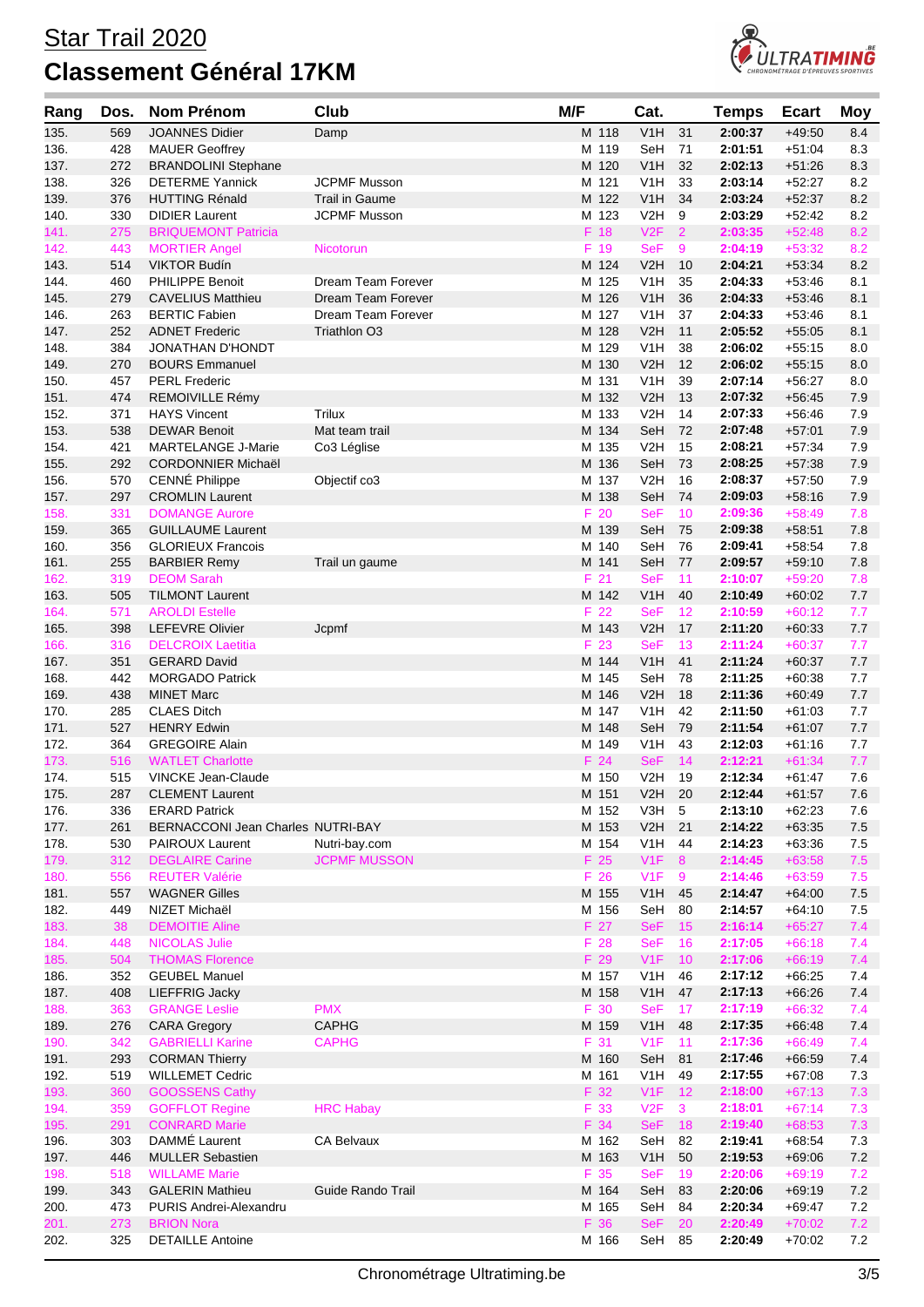

| Rang         | Dos.       | <b>Nom Prénom</b>                                   | Club                      | M/F |              | Cat.              |                      | <b>Temps</b>       | <b>Ecart</b>         | <b>Moy</b> |
|--------------|------------|-----------------------------------------------------|---------------------------|-----|--------------|-------------------|----------------------|--------------------|----------------------|------------|
| 203.         | 395        | <b>LANG Claude</b>                                  | Fat Betty.Run             |     | M 167        | V2H               | 22                   | 2:20:54            | $+70:07$             | 7.2        |
| 204.         | 357        | <b>GODFRIND Maxime</b>                              | acbbs                     |     | M 168        | EspH 5            |                      | 2:21:07            | $+70:20$             | 7.2        |
| 205.         | 382        | JEUNEHOMME Denis                                    | Les Gazelles de Rossignol |     | M 169        | SeH               | 86                   | 2:21:08            | $+70.21$             | 7.2        |
| 206.         | 430        | <b>MAYERES Nicolas</b>                              |                           |     | M 170        | SeH               | 87                   | 2:21:32            | $+70:45$             | 7.2        |
| 207.         | 431        | <b>MERGEN Pierre</b>                                |                           |     | M 171        | SeH               | 88                   | 2:22:10            | $+71:23$             | 7.1        |
| 208.         | 517        | <b>WAXWEILER Olivier</b>                            | Arel Trail Luxembourg     |     | M 172        | V1H               | 51                   | 2:23:30            | $+72.43$             | 7.1        |
| 209.         | 547        | <b>THIERY Ludovic</b>                               |                           |     | M 173        | SeH               | 89                   | 2:23:42            | $+72:55$             | 7.0        |
| 210.         | 548        | <b>GUIRCHE Etienne</b>                              |                           |     | M 174        | V1H               | 52                   | 2:23:43            | $+72:56$             | 7.0        |
| 211.         | 305        | <b>DARGENTON Quentin</b>                            | Train in Gaume            |     | M 175        | SeH               | 90                   | 2:23:46            | $+72:59$             | 7.0        |
| 212.         | 267        | <b>BOQUET Frédéric</b>                              |                           |     | M 176        | V1H               | 53                   | 2:24:01            | $+73:14$             | 7.0        |
| 213.         | 259        | <b>BECHET Cécile</b>                                |                           |     | F 37         | V1F               | 13                   | 2:24:03            | $+73:16$             | 7.0        |
| 214.         | 433        | <b>MERTENS Claudine</b>                             | Fatbetty.run              |     | F 38         | V1F               | 14                   | 2:24:06            | $+73:19$             | 7.0        |
| 215.         | 269        | <b>BOURGEOIS Sebastien</b>                          | Fatbetty.run              |     | M 177        | V1H               | 54                   | 2:24:07            | $+73:20$             | 7.0        |
| 216.         | 314        | <b>DEHALU Dehalu</b>                                |                           |     | F 39         | V1F               | 15                   | 2:24:47            | $+74:00$             | 7.0        |
| 217.         | 387        | <b>KLEIN Marie France</b>                           |                           |     | F 40         | V3F               | $\overline{1}$       | 2:24:49            | $+74:02$             | 7.0        |
| 218.         | 554        | <b>DELECOEUILLERIE Isabelle</b>                     |                           |     | F 41         | V1F               | 16                   | 2:24:49            | $+74:02$             | 7.0        |
| 219.         | 417        | <b>MARIAVELLE Claudine</b><br><b>SCHMITZ Cecile</b> |                           |     | F 42<br>F 43 | V2F               | $\overline{4}$       | 2:25:13            | $+74:26$             | 7.0        |
| 220.<br>221. | 512<br>493 | <b>SCKUVIE Nadia</b>                                |                           |     | F 44         | V1F<br>V2F        | 17<br>5 <sup>5</sup> | 2:25:13<br>2:25:14 | $+74:26$<br>$+74:27$ | 7.0        |
| 222.         | 418        | <b>MARION Anne-Chantal</b>                          |                           |     | F 45         | V1F               | 18                   | 2:25:14            | $+74:27$             | 7.0<br>7.0 |
| 223.         | 489        | SCASSELLATI Frédéric                                |                           |     | M 178        | V1H               | 55                   | 2:25:35            | $+74.48$             | 7.0        |
| 224.         | 481        | <b>ROCHET Johannie</b>                              |                           |     | F 46         | <b>SeF</b>        | 21                   | 2:26:05            | $+75:18$             | 6.9        |
| 225.         | 362        | <b>GRAF Pia</b>                                     | FatBetty.Run              |     | F 47         | <b>SeF</b>        | 22                   | 2:27:20            | $+76:33$             | 6.9        |
| 226.         | 369        | <b>HASTERT Claude</b>                               | FatBetty.Run              |     | M 179        | V1H               | 56                   | 2:27:21            | $+76:34$             | 6.9        |
| 227.         | 575        | <b>BARTHOLOMEES Sam</b>                             | Fatbetty                  |     | M 180        | V1H               | 57                   | 2:27:22            | $+76:35$             | 6.9        |
| 228.         | 407        | LIBOIS Raphael                                      | <b>RUNNING CONCEPT</b>    |     | M 181        | V <sub>1</sub> H  | 58                   | 2:27:59            | $+77:12$             | 6.8        |
| 229.         | 483        | <b>ROGIER Ludivine</b>                              |                           |     | F 48         | V1F               | 19                   | 2:28:56            | $+78:09$             | 6.8        |
| 230.         | 552        | <b>VOKAR Stéphane</b>                               |                           |     | M 182        | V <sub>1</sub> H  | 59                   | 2:29:08            | $+78.21$             | 6.8        |
| 231.         | 507        | <b>TOURNEUR Isabelle</b>                            | <b>CMT</b>                |     | F 49         | V2F               | $6^{\circ}$          | 2:29:57            | $+79:10$             | 6.8        |
| 232.         | 480        | <b>ROBIN Thierry</b>                                |                           |     | M 183        | V <sub>2</sub> H  | 23                   | 2:29:59            | $+79:12$             | 6.8        |
| 233.         | 262        | <b>BERNARD Gaetan</b>                               | <b>JCPMF Musson</b>       |     | M 184        | V <sub>1</sub> H  | 60                   | 2:29:59            | $+79.12$             | 6.8        |
| 234.         | 549        | <b>VIAUD Aurelien</b>                               |                           |     | M 185        | SeH               | 91                   | 2:30:21            | $+79:34$             | 6.7        |
| 235.         | 550        | <b>NEMPONT François</b>                             |                           |     | M 186        | SeH               | 92                   | 2:30:24            | $+79.37$             | 6.7        |
| 236.         | 381        | <b>JEANMART Simon</b>                               | <b>Trevire Club</b>       |     | M 187        | V1H               | 61                   | 2:30:31            | $+79:44$             | 6.7        |
| 237.         | 434        | <b>MERTZ Catherine</b>                              | <b>Arel Trail</b>         |     | F 50         | V1F               | 20                   | 2:30:31            | $+79:44$             | 6.7        |
| 238.         | 551        | <b>REMY Anne-Sophie</b>                             | Powermaxx                 |     | F 51         | <b>SeF</b>        | 23                   | 2:30:44            | $+79:57$             | 6.7        |
| 239.         | 511        | VANESSE Jean-Denis                                  | Na                        |     | M 188        | V2H               | 24                   | 2:31:37            | $+80:50$             | 6.7        |
| 240.         | 392        | <b>LAMORT Samuel</b>                                | <b>TC St Leger</b>        |     | M 189        | V1H               | 62                   | 2:31:51            | $+81:04$             | 6.7        |
| 241.         | 281        | <b>CHEVIGNE Andy</b>                                |                           |     | M 190        | V1H               | 63                   | 2:31:52            | $+81:05$             | 6.7        |
| 242.         | 432        | <b>MERLOT Alexandra</b>                             | <b>Arel trail</b>         |     | F 52         | V <sub>1</sub> F  | 21                   | 2:31:54            | $+81:07$             | 6.7        |
| 243.         | 464        | <b>PIQUARD Marie France</b>                         | <b>Jcpmf</b>              |     | F 53         | V1F 22            |                      | 2:31:54            | $+81:07$             | 6.7        |
| 244.         | 290        | <b>COLSON Valérie</b>                               |                           |     | F 54         | V1F               | 23                   | 2:33:56            | $+83:09$             | 6.6        |
| 245.         | 422        | <b>MARTIN Christophe</b>                            |                           |     | M 191        | V <sub>1</sub> H  | 64                   | 2:34:25            | $+83:38$             | 6.6        |
| 246.         | 423        | <b>MARTIN Fabrice</b>                               |                           |     | M 192        | V <sub>1</sub> H  | 65                   | 2:34:26            | $+83:39$             | 6.6        |
| 247.         | 476        | <b>RENAULD Géraldine</b>                            | Trail' in Gaume           |     | F 55         | V1F               | 24                   | 2:34:30            | $+83:43$             | 6.6        |
| 248.         | 456        | PAVULA Thierry                                      | Cec marvillois            |     | M 193        | V <sub>1</sub> H  | 66                   | 2:35:04            | $+84:17$             | 6.5        |
| 249.         | 467        | POINSIGNON Thomas                                   | <b>CEC Marvillois</b>     |     | M 194        | SeH               | 93                   | 2:35:05            | $+84:18$             | 6.5        |
| 250.         | 295        | <b>CROCHET Chantal</b>                              | <b>Running Concept</b>    |     | F 56         | V3F               | $\overline{2}$       | 2:37:01            | $+86:14$             | 6.4        |
| 251.         | 368        | <b>HARDY Fabrice</b>                                |                           |     | M 195        | V <sub>1</sub> H  | 67                   | 2:37:46            | $+86:59$             | 6.4        |
| 252.         | 451        | NOIRHOMME Marc                                      | arel trail luxembourg     |     | M 196        | V <sub>2</sub> H  | 25                   | 2:38:17            | $+87:30$             | 6.4        |
| 253.         | 317        | <b>DELOBBE Benoit</b>                               | <b>PMX</b>                |     | M 197        | V2H               | 26                   | 2:38:18            | $+87:31$             | 6.4        |
| 254.         | 299        | <b>CUVELIER Sandrine</b>                            | <b>Arel Trail</b>         |     | F 57<br>F 58 | <b>SeF</b>        | 24<br>25             | 2:40:59<br>2:41:03 | $+90:12$             | 6.3        |
| 255.         | 454        | <b>PAQUET Béatrice</b><br><b>EHMANN Xandra</b>      |                           |     | F 59         | V1F<br><b>SeF</b> | 25                   | 2:41:05            | $+90:16$<br>$+90:18$ | 6.3        |
| 256.<br>257. | 334<br>508 | <b>VALLET Anais</b>                                 | <b>Lievres et Tortues</b> |     | F 60         | <b>SeF</b>        | 26                   | 2:41:20            | $+90:33$             | 6.3<br>6.3 |
| 258.         | 414        | <b>MALET Marc</b>                                   | CO <sub>3</sub>           |     | M 198        | SeH               | 94                   | 2:41:22            | $+90:35$             | 6.3        |
| 259.         | 349        | <b>GAUJARD Michael</b>                              | Lievres et Tortues        |     | M 199        | SeH               | 95                   | 2:41:22            | $+90:35$             | 6.3        |
| 260.         | 461        | <b>PICCHI Laurence</b>                              | <b>CAPHG</b>              |     | F 61         | V2F               | $\overline{7}$       | 2:43:05            | $+92:18$             | 6.2        |
| 261.         | 525        | <b>HACKL Dominik</b>                                |                           |     | M 200        | EspH 6            |                      | 2:43:16            | $+92:29$             | $6.2\,$    |
| 262.         | 378        | <b>JACQUES Sabine</b>                               |                           |     | F 62         | V2F               | 8                    | 2:44:21            | $+93:34$             | 6.2        |
| 263.         | 370        | <b>HAUPERT Michael</b>                              |                           |     | M 201        | V <sub>1</sub> H  | 68                   | 2:47:19            | $+96:32$             | 6.0        |
| 264.         | 405        | <b>LHOTTE Stéphanie</b>                             |                           |     | F 63         | V1F               | 26                   | 2:48:23            | $+97:36$             | 6.0        |
| 265.         | 470        | POSTAL Samuel                                       |                           |     | M 202        | V1H               | 69                   | 2:48:24            | $+97:37$             | 6.0        |
| 266.         | 402        | <b>LEROY Nicole</b>                                 |                           |     | F 64         | V1F               | 27                   | 2:49:29            | $+98:42$             | 6.0        |
| 267.         | 475        | <b>REMY Julie</b>                                   |                           |     | F 65         | <b>SeF</b>        | 27                   | 2:49:32            | $+98:45$             | 6.0        |
| 268.         | 420        | <b>MARQUIS Stéphanie</b>                            |                           |     | F 66         | <b>SeF</b>        | 28                   | 2:49:46            | $+98:59$             | 6.0        |
| 269.         | 498        | STOCLET Jerome                                      |                           |     | M 203        | V1H               | 70                   | 2:49:56            | $+99:09$             | 6.0        |
| 270.         | 332        | <b>DUARTE Julio</b>                                 |                           |     | M 204        | SeH               | 96                   | 2:51:00            | $+100:13$            | 5.9        |